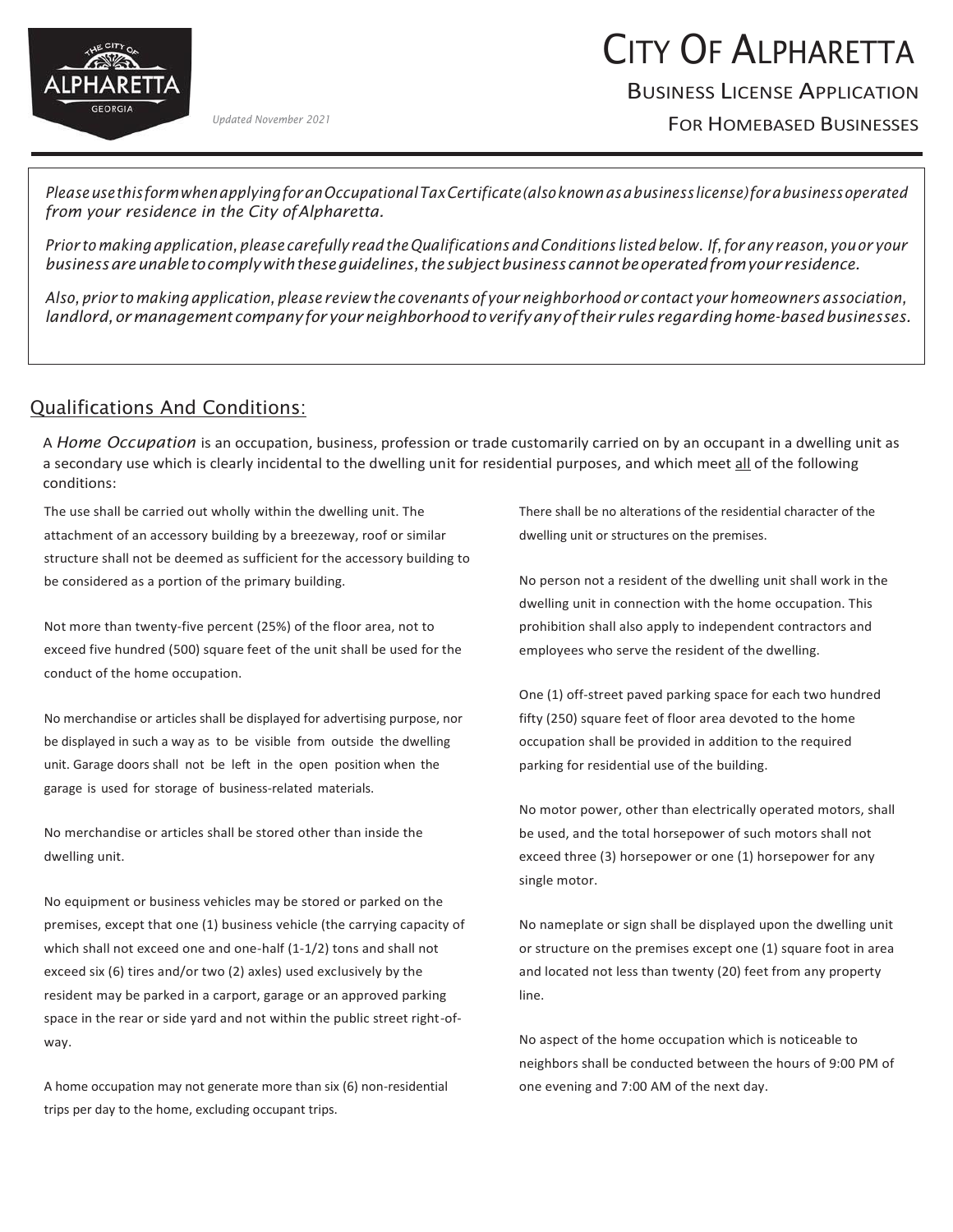

# CITY OF ALPHARETTA

# BUSINESS LICENSE APPLICATION

FOR HOMEBASED BUSINESSES *Updated November 2021*

All businesses operating within the City of Alpharetta must possess a current Occupational Tax Certificate upon the first day of business. Businesses found to be operating within the corporate limits of the City of Alpharetta without a current City Occupational *Tax Certificate shall be subject to fines and penalties as allowed by law.*

*CompletionofthisformdoesnotguaranteeorgrantissuanceofanOccupationalTaxCertificate. TheCityofAlpharettareserves*  the right to not issue or renew a certificate in cases in which there are documented violations of City Codes and/or Ordinances, *othertaxesorfeesareowedtotheCitybythebusinessor itsowners,orinwhichthebusinessor locationfailtomeet requirements set forth by the City of Alpharetta or applicable state and federal laws.*

*Failuretocompletethisforminitsentiretyorprovideallrequiredinformationwillresultinrejectionoftheapplication.*

### Section 1: General Business Information *(Required for All Applicants)*

| <b>Business Name:</b>    |                                                                                                                                                                                                      |        |                    |                                                            |  |
|--------------------------|------------------------------------------------------------------------------------------------------------------------------------------------------------------------------------------------------|--------|--------------------|------------------------------------------------------------|--|
| D.B.A. (if applicable):  |                                                                                                                                                                                                      |        |                    |                                                            |  |
|                          | If registering as a DBA, the applicant must provide a notarized copy of the Registration of a Business to be Conducted Under a Trade Name<br>as issued by the Clerk of Fulton County Superior Court. |        |                    |                                                            |  |
| <b>Business Address:</b> |                                                                                                                                                                                                      |        |                    |                                                            |  |
| City:                    |                                                                                                                                                                                                      | State: | Zip:               |                                                            |  |
| Ownership Structure:     |                                                                                                                                                                                                      |        | Federal ID (FEIN): |                                                            |  |
|                          | Sole Proprietor, Corporation, LLC, etc.                                                                                                                                                              |        |                    | For information, please visit www.irs.gov/businesses/small |  |
| GA Sales and Use Tax #:  |                                                                                                                                                                                                      |        |                    | (If your business is required to have one by law.)         |  |

*(This information will be provided to the GA Department of Revenue) [http://gtc.dor.ga.gov](http://gtc.dor.ga.gov/) Go to GTC, then register your new GA Business*

### Section 2: Owner Information

The individual listed below must, at the time of application, provide a copy of their driver's license or other photo *identification proving residency at the address referenced above as the location of the Home Occupation.*

| Owner Name:                            | Driver's License #: |
|----------------------------------------|---------------------|
| Owner's Telephone:<br>$\sim$<br>$\sim$ | Owner's Email:      |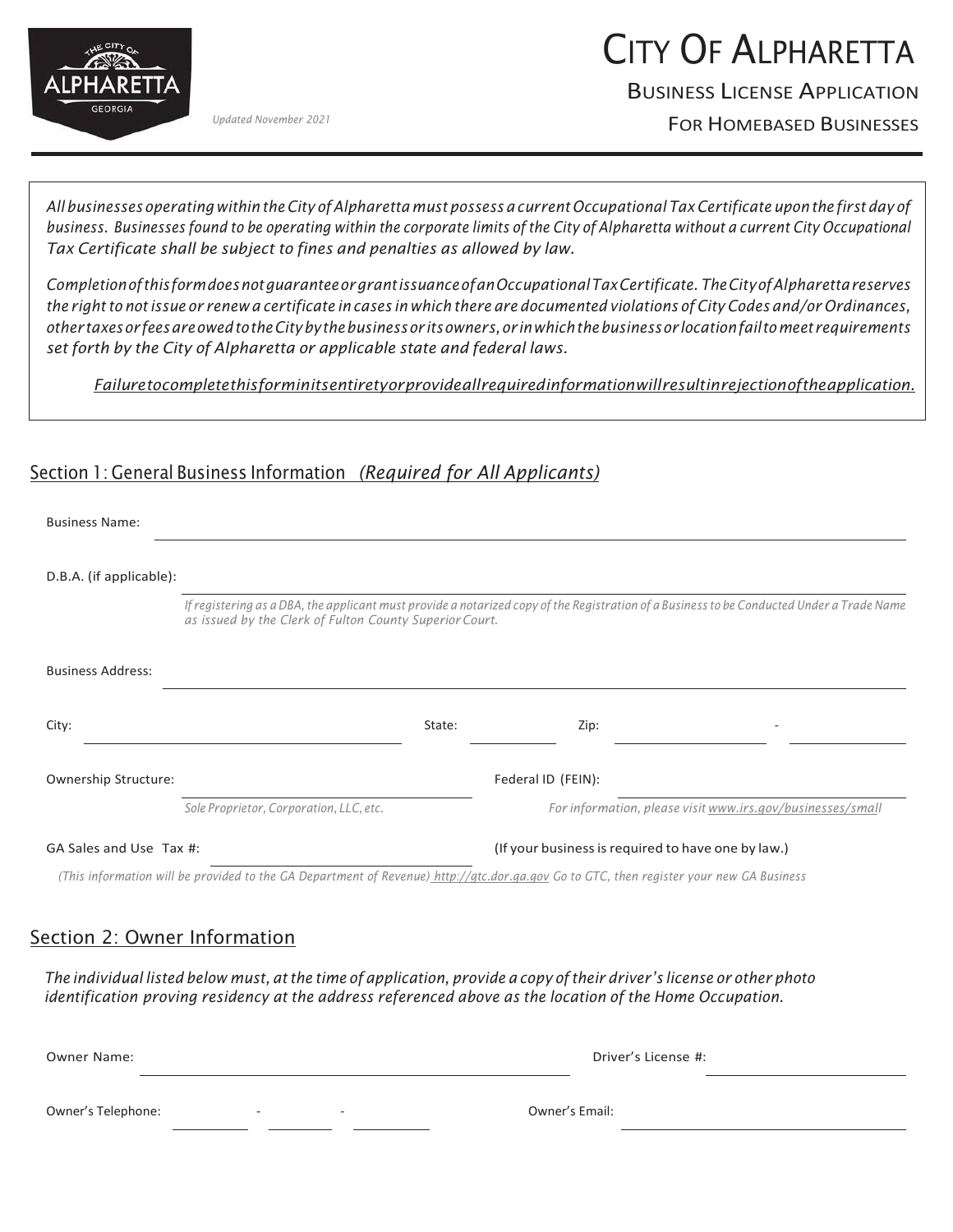| <u><b>Section 3: Description Of Business Activity At This Location (Required for All Applicants)</b></u> |                                      |                                                                                           |                                       |  |  |
|----------------------------------------------------------------------------------------------------------|--------------------------------------|-------------------------------------------------------------------------------------------|---------------------------------------|--|--|
| This location is a:                                                                                      | ◯ Corporate HQ<br>Franchise Location | ◯ Regional Headquarters<br>◯ Corporate Branch<br>◯ Single Location Locally Owned Business | ◯ Executive Office                    |  |  |
| The 6-digit NAICS Code for this business                                                                 |                                      |                                                                                           |                                       |  |  |
|                                                                                                          |                                      | For definitions of 2007 NAICS Codes please visit https://www.census.gov/naics/            |                                       |  |  |
| Business services and classification. Please select all that apply (minimum of one required).            |                                      |                                                                                           |                                       |  |  |
| Agricultural                                                                                             |                                      | Arts/Entertainment/Recreation                                                             | Banking / Wealth Management           |  |  |
| Construction                                                                                             |                                      | <b>Educational Services</b>                                                               | Finance / Insurance                   |  |  |
| Health Care / Social Assistance                                                                          |                                      | Hotel / Motel                                                                             | Manufacturing / Distribution          |  |  |
| Non-Profit / Charity Organization                                                                        |                                      | Professional/Management Services                                                          | Real Estate / Rental / Leasing        |  |  |
| Research & Development Center                                                                            |                                      | Restaurant / Food Service                                                                 | <b>Retail Trade</b>                   |  |  |
| Transportation/Warehousing                                                                               |                                      | <b>Wholesale Trade</b>                                                                    |                                       |  |  |
| Other                                                                                                    | (Please specify)                     |                                                                                           |                                       |  |  |
| Technology Industries (Please identify industry sector):                                                 |                                      |                                                                                           |                                       |  |  |
|                                                                                                          | Aircraft / Aerospace                 | Automotive                                                                                | Biotechnology / Pharmaceuticals       |  |  |
|                                                                                                          | Communications Equipment             | Biotechnology / Pharmaceuticals                                                           | Data Center / Virtual Hosting         |  |  |
|                                                                                                          | <b>Electrical Engineering</b>        | Electrical Machinery / Apparatus                                                          | Financial Technology (FinTech)        |  |  |
|                                                                                                          | Information Systems                  | IT Services / Consulting                                                                  | Logistics/Supply Chain/Transportation |  |  |
|                                                                                                          | Medical / Medical Devices            | Mobility / Application Development                                                        | Nanotechnology                        |  |  |
| Photonics                                                                                                |                                      | Robotics                                                                                  | Software Development                  |  |  |
| Telecommunications                                                                                       |                                      | (Please specify)<br>Other                                                                 |                                       |  |  |

#### Section 4: Licensed Professionals

Practitioners of certain professions are subject to licensure by the Professional Licensure Division of the Office of the Georgia Secretary of State. To determine if your business is subject to such licensure, please visit the Secretary of State's website at [www.](http://www/) *sos.state.ga.us or contact the Professional Licensure Division at 478-207-2440.*

If the business for which this application is being submitted is subject to licensure by the State of Georgia, a copy of the current state license for the business must be provided and attached to your application at the time of submittal in order for your application to *be processed.*

#### Section 5: Calculation of Annual Occupation Tax

The current annual Occupational Tax Rate for home occupations in the City of Alpharetta is \$90. Occupational Tax Certificates are based on the calendar year, and renewal notices are issued to all license holders in November of each year.

In accordance with State of Georgia Law, the City of Alpharetta applies a discount to the base Occupational Tax Rate for new license applications filed after June 30. New Businesses opening between July 1 and September 30 may receive a discount of \$20, while those issued from October 1 through December 31 may receive a \$30 discount.

| Base Tax Rate:                                                       | \$90.00 |
|----------------------------------------------------------------------|---------|
| Pro-rate (If Applicable)<br>Please see note at left for<br>details.: |         |
| Total Due:                                                           |         |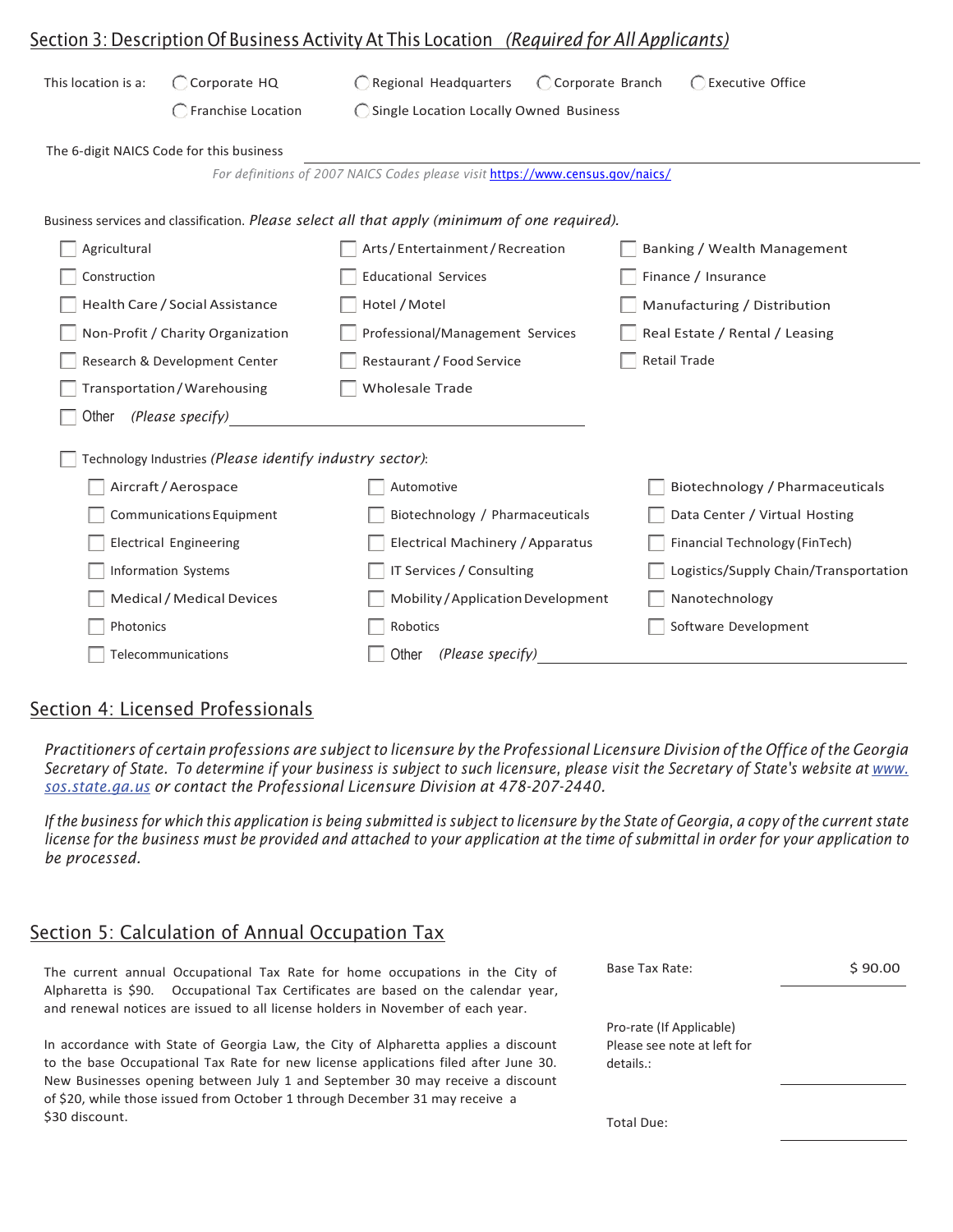#### Section 6: Payment And Submittal Instructions

Payment of Occupational Taxes may be made to the City of Alpharetta in the form of cash, check, or credit card (American Express, Master Card, or Visa only). Checks must be made payable to "City of Alpharetta."

Attach all required additional documentation to your completed application. Incomplete applications and/or those missing any required documentation will be rejected and/or denied.

Complete application packages, including payment, may be mailed or delivered in person between the hours of 8:30 AM and 3 :30 PM Monday through Friday to:

City of Alpharetta . Business Licenses & Codes Enforcement

2 Park Plaza . Alpharetta, GA 30009

For additional information, please call 678-297-6086.

#### Section 7: Swear and Attest

By completing and submitting this Application for Occupational Tax Certificate I, as a duly authorized agent of the applicant, do hereby swear and attest that all information provided herein is complete and accurate to the best of my knowledge. I confirm that the applicant Home Occupation meets all requirements for operation of a home occupation as defined by the City of Alpharetta. I and the applicant business agree to abide by all ordinances, rules, and regulations of the City of Alpharetta and acknowledge that City of Alpharetta personnel may enter my commercial property for purposes of inspection and to verify compliance with all applicable ordinances, rules, and regulations. I understand that any false statements on this application shall void the Occupational *Tax Certificate.*

Authorized Agent Name *(Please Print)*:

Signature: Date: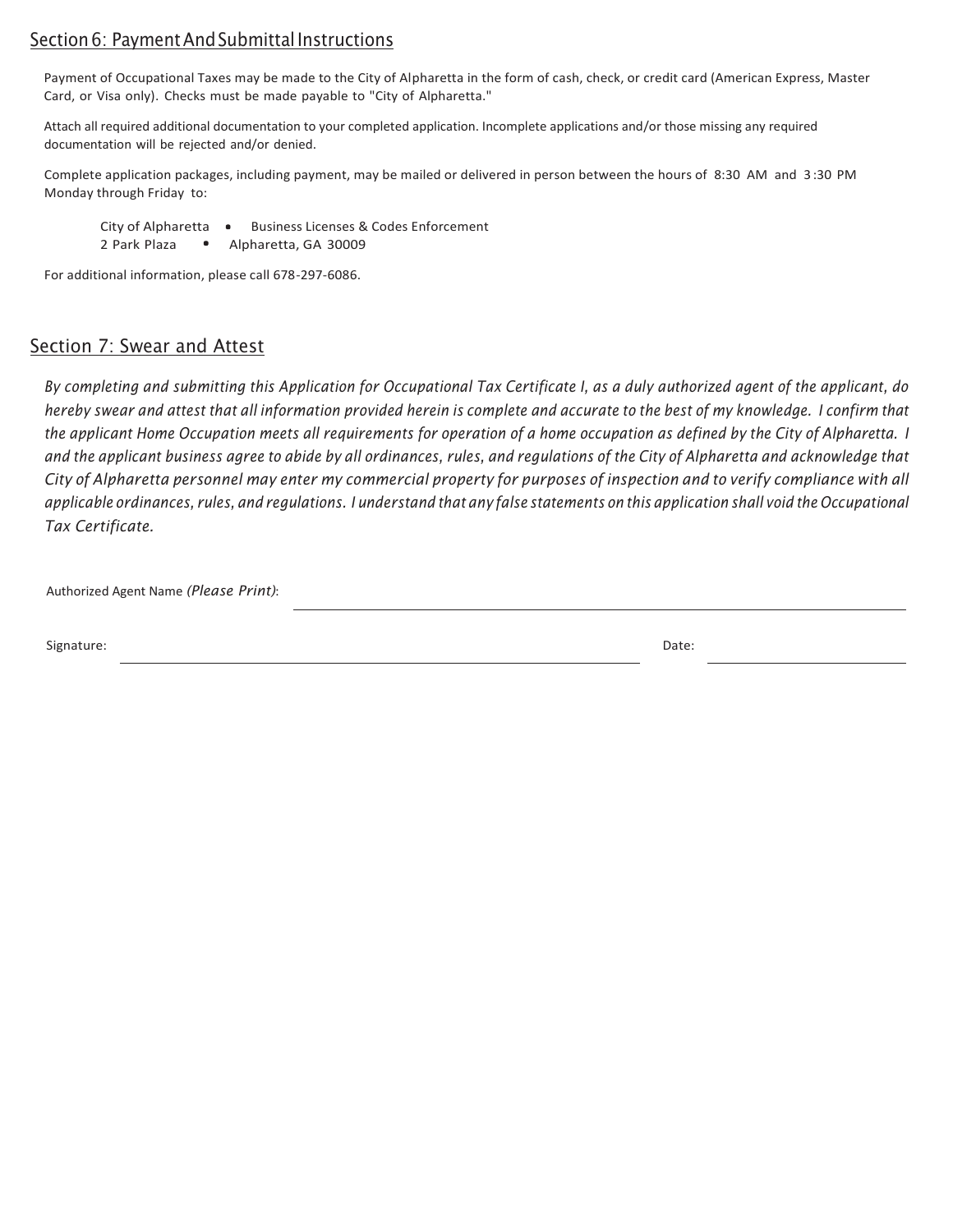# CITY OF ALPHARETTA PRIVATE EMPLOYER AFFIDAVIT PURSUANT TO O.C.G.A. § 36-60-6(d)

#### THIS AFFIDAVIT MUST BE NOTARIZED

By executing this affidavit under oath, as an applicant for an *Business Occupation License* as referenced in O.C.G.A. § 36-60-6 (d), from the *City of Alpharetta, Georgia*, the undersigned applicant representing the private employer indicated below verifies the following with respect to my application for the above mentioned document.

Section 1: Please select ONE of the following.

- Employs more than ten (10) employees (total employees for Individual, Firm or Corporation). *Please complete section 2 below and*   $\bigcirc$ *sign/notarize at the bottom.*
- Employs ten (10) or fewer employees (Individual, Firm, or Corporation). *Do not complete Section 2. Please sign/notarize atthe bottom.*
- Section 2: The employer has registered with and utilizes the federal work authorization program in accordance with the applicable provisions and deadlines established in O.C.G.A. § 36-60-6(a). The undersigned private employer also attests that its federal work authorization user identification number and date of authorization are as listed below:

Federal Work Authorization User Identification Number **Date Communist Construction** Date Of Authorization

In making the above representation under oath, I understand that any person who knowingly and willfully makes a false, fictitious, or fraudulent statement or representation in an affidavit shall be guilty of a violation of O.C.G.A. § 16-10-20, and face criminal penalties allowed by such statute.

I hereby declare under penalty of perjury that the foregoing is true and correct.

Executed on  $\qquad \qquad \qquad$  ,  $\qquad \qquad$  20 in  $\qquad \qquad$  (City) (State)

Signature of Authorized Officer or Agent

Printed Name of Authorized Officer or Agent Printed Title of Authorized Officer or Agent

SUBSCRIBED AND SWORN BEFORE ME ON THIS THE \_\_\_\_DAY OF \_\_\_\_\_\_\_\_\_\_\_\_\_\_\_\_\_\_\_\_\_\_\_\_\_\_\_ 20\_\_\_

NOTARY PUBLIC My Commission Expires